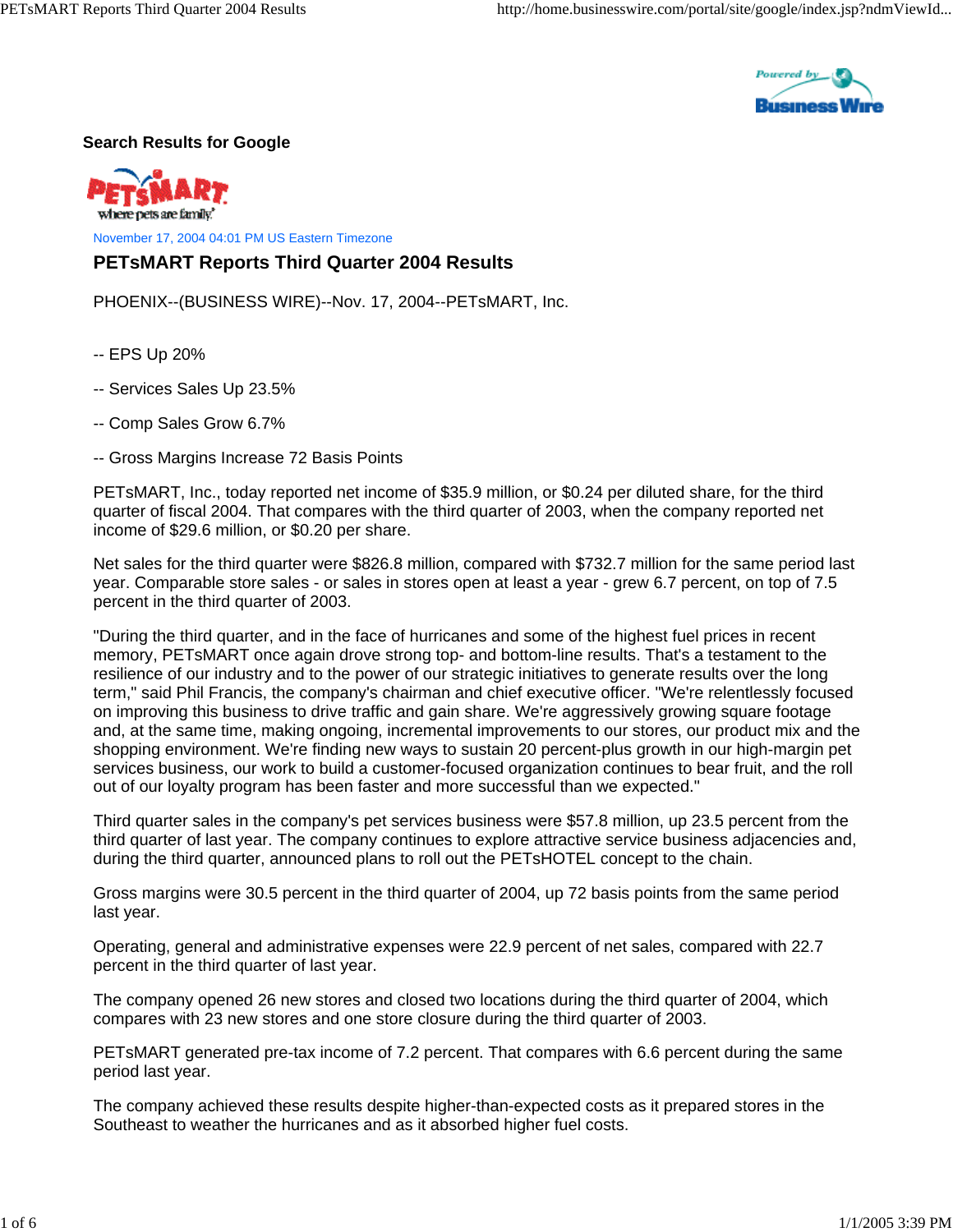The company continues to estimate comparable store sales for all of 2004 at approximately 7 percent, and projects earnings per share of \$1.19 to \$1.20 for the year. That number includes an after-tax gain of approximately \$3.6 million associated with a legal settlement that was completed after the close of the third quarter.

PETsMART purchased 466,000 of its shares at an average purchase price of \$28.97 during the third quarter, as part of its \$150 million authorization, which extends through the end of fiscal 2005. As previously announced, PETsMART will pay its quarterly dividend of \$0.03 per share on Nov. 19, 2004 to shareholders of record as of Oct. 29, 2004.

PETsMART's management team will discuss results for the third quarter of 2004, as well as the current outlook, during a teleconference today at 4:30 p.m. EST. The teleconference will be Web-cast live at www.petm.com or www.streetevents.com. In addition, investors can listen to the call by dialing 800-709-7416 (in the United States and Canada) or 706-679-5320 (for international callers), pass code 1369252. A phone replay will be available through Dec. 1, 2004 until 11:59 p.m. EST at 800-642-1687 in the United States and Canada or 706-645-9291 for international callers. The code for replay of the call is 1369252.

For more information, including a copy of this press release and PETsMART's Current Report on Form 8-K, a reconciliation of the difference between any non-GAAP financial measures discussed on the teleconference and the most directly comparable GAAP measure, and any other non-GAAP material historical financial and other statistical information contained in the Web-cast, please visit the Investor Relations section of PETsMART's Web site at www.petm.com .

PETsMART, Inc., (NASDAQ: PETM) is the largest specialty retailer of services and solutions for the lifetime needs of pets. The company operates more than 700 pet stores in the United States and Canada, as well as a large pet supply catalog business and the Internet's leading online provider of pet products and information (www.petsmart.com). PETsMART provides a broad range of competitively priced pet food and supplies, and offers complete pet training, grooming and adoption services. Since 1994, PETsMART Charities, an independent 501(c)3 organization, has donated more than \$35 million to animal welfare programs and, through its in-store adoption programs, has saved the lives of more than 2 million pets.

This news release contains forward-looking statements including statements relating to future revenue growth and goals and future business opportunities that involve substantial risks and uncertainties. Such risks and uncertainties include, but are not limited to, general economic conditions and our ability to manage our operations and growth. Actual results and developments may therefore differ materially from those described in this release. For more information about PETsMART, Inc., and risks arising when investing in PETsMART, Inc., you are directed to the company's most recent Annual Report on Form 10-K filed with the Securities and Exchange Commission.

> PETsMART, Inc. and Subsidiaries CONDENSED CONSOLIDATED BALANCE SHEETS (In thousands) (Unaudited)

|                             | 2004      | October 31, February 1, November 2,<br>2004 | 2003      |
|-----------------------------|-----------|---------------------------------------------|-----------|
|                             |           |                                             |           |
| Assets                      |           |                                             |           |
| Cash and cash equivalents   | \$346,482 | \$327,810                                   | \$234,349 |
| Receivables, net            | 20,216    | 16,628                                      | 14,834    |
| Merchandise inventories     | 399,366   | 309,140                                     | 351,769   |
| Other current assets        | 48,345    | 34,074                                      | 61,536    |
|                             |           |                                             |           |
| Total current assets        | 814,409   | 687,652                                     | 662,488   |
| Property and equipment, net | 649,222   | 577.182                                     | 566,769   |
| Deferred income taxes       | 51,973    | 47.463                                      | 23,568    |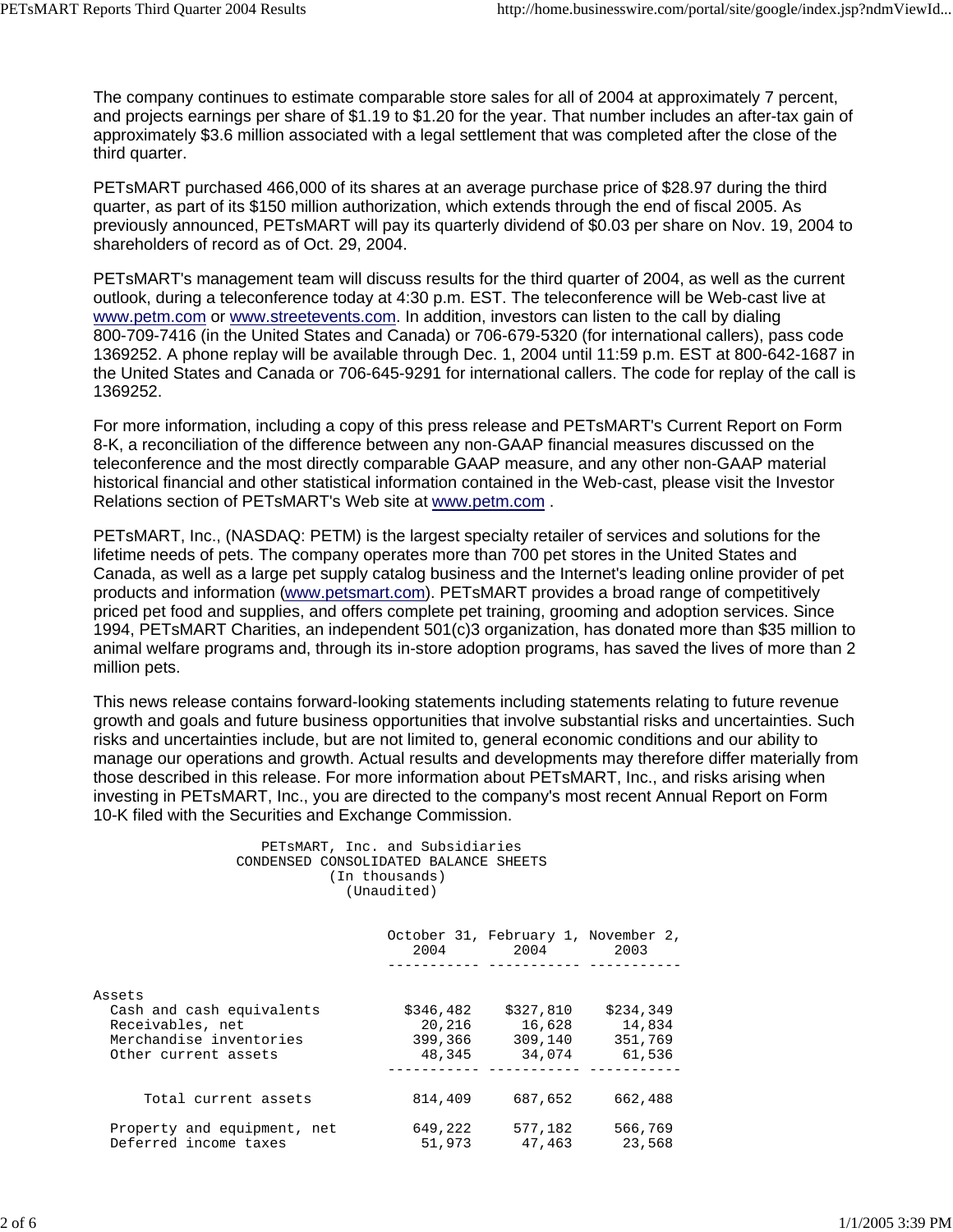| Other noncurrent assets                                                        | 67,911  | 64,398                                              | 64,321            |
|--------------------------------------------------------------------------------|---------|-----------------------------------------------------|-------------------|
| Total assets                                                                   |         | $$1,583,515 \t$1,376,695 \t$1,317,146$              |                   |
| Liabilities and Stockholders'<br>Equity                                        |         |                                                     |                   |
| Accounts payable<br>Other current liabilities<br>Current portion capital lease |         | $$189,844$ $$128,303$ $$154,918$<br>210,970 206,547 | 156,939           |
| obligations                                                                    | 7,069   | 4,964 5,164                                         |                   |
| Total current liabilities                                                      | 407,883 | 339,814                                             | 317,021           |
| Capital lease obligations<br>Other noncurrent liabilities                      | 28,615  | 206,879 165,738<br>31,988                           | 166,848<br>35,757 |
| Total liabilities                                                              |         | 643.377 537.540                                     | 519,626           |
| Stockholders' equity                                                           |         | 940,138 839,155                                     | 797,520           |
| Total liabilities and<br>stockholders' equity                                  |         | $$1,583,515 \t $1,376,695 \t $1,317,146$            |                   |

## PETsMART, Inc. and Subsidiaries CONSOLIDATED STATEMENTS OF OPERATIONS (In thousands) (Unaudited)

|                                                               | Thirteen Weeks Ended Thirteen Weeks Ended                            |  |                                                                      |       |
|---------------------------------------------------------------|----------------------------------------------------------------------|--|----------------------------------------------------------------------|-------|
|                                                               | October 31, November 2,                                              |  | 2004 % of Sales 2003 % of Sales<br>. _ _     _ _ _ _ _ _ _ _ _ _ _ _ |       |
| Net sales<br>Cost of sales                                    | \$826,844 100.00% \$732,677 100.00%<br>574,639 69.50% 514,495 70.22% |  |                                                                      |       |
| Gross profit                                                  |                                                                      |  | 252,205 30.50% 218,182 29.78%                                        |       |
| Operating expenses<br>General and                             |                                                                      |  | 163,102 19.73% 142,479 19.45%                                        |       |
| administrative<br>expenses                                    |                                                                      |  | 25,819 3.12% 23,575 3.22%                                            |       |
| Total operating,<br>general and<br>administrative<br>expenses |                                                                      |  | 188,921 22.85% 166,054 22.66%<br>-----------                         |       |
| Operating income 63,284 7.65% 52,128 7.11%                    |                                                                      |  |                                                                      |       |
| Interest expense, net (3,910) -0.47% (3,802) -0.52%           |                                                                      |  |                                                                      |       |
| Income before income<br>tax expense                           | 59,374 7.18% 48,326 6.60%                                            |  |                                                                      |       |
| Income tax expense $23,489$ $2.84$ $18,727$ $2.56$            |                                                                      |  |                                                                      |       |
| Net income                                                    |                                                                      |  | $$35,885$ 4.34% $$29,599$                                            | 4.04% |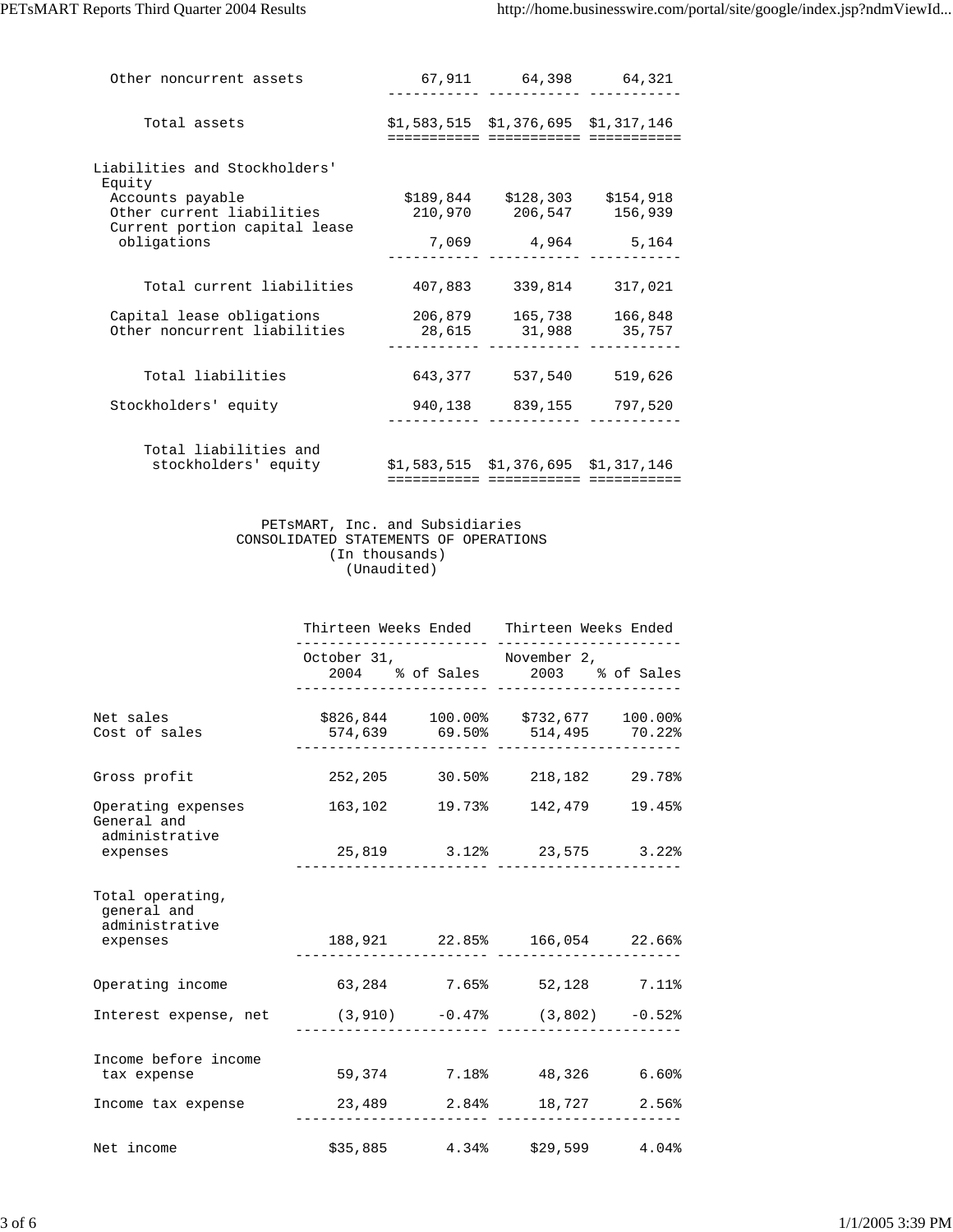======================= ======================

| Basic earnings per<br>share                        | \$0.25  | \$0.21  |
|----------------------------------------------------|---------|---------|
|                                                    |         |         |
|                                                    |         |         |
| Diluted earnings per                               |         |         |
| share                                              | \$0.24  | \$0.20  |
|                                                    |         |         |
|                                                    |         |         |
| Weighted average number<br>of shares outstanding - |         |         |
| basic                                              |         |         |
|                                                    | 144,231 | 142,571 |
| Weighted average number                            |         |         |
| of shares outstanding -                            |         |         |
| diluted                                            | 149,780 | 148,504 |
|                                                    |         |         |
|                                                    |         |         |
| Stores opened during                               |         |         |
| each period                                        | 26      | 23      |
| Stores closed during                               |         |         |
| each period                                        | (2)     | (1)     |
|                                                    |         |         |
| Stores open at end of                              |         |         |
| each period                                        | 702     | 634     |
|                                                    |         |         |

|                                                               | Thirty-Nine Weeks Ended Thirty-Nine Weeks Ended |                                                |       |
|---------------------------------------------------------------|-------------------------------------------------|------------------------------------------------|-------|
|                                                               | October 31,                                     | November 2,<br>2004 % of Sales 2003 % of Sales |       |
| Net sales<br>Cost of sales                                    | ---------------                                 | 1,690,033 69.57% 1,513,411 70.29%              |       |
| Gross profit                                                  |                                                 | 739,115 30.43% 639,672 29.71%                  |       |
| Operating expenses<br>General and                             | 474,111 19.52% 414,922 19.27%                   |                                                |       |
| administrative<br>expenses                                    |                                                 | 92,088 3.79% 77,890 3.62%                      |       |
| Total operating,<br>general and<br>administrative<br>expenses |                                                 | 566,199 23.31% 492,812 22.89%                  |       |
| Operating income                                              |                                                 | 172,916 7.12% 146,860 6.82%                    |       |
| Interest expense, net $(11, 307)$ -0.47% $(12, 484)$ -0.58%   |                                                 |                                                |       |
| Income before income<br>tax expense                           |                                                 | 161,609 6.65% 134,376 6.24%                    |       |
| Income tax expense                                            | 55,802 2.30% 52,071 2.42%                       |                                                |       |
| Net income                                                    |                                                 | $$105,807$ 4.36% \$82,305                      | 3.82% |
| Basic earnings per<br>share                                   | \$0.74<br>============                          | \$0.58                                         |       |
| Diluted earnings per<br>share                                 | \$0.71<br>============                          | \$0.56<br>============                         |       |

Weighted average number of shares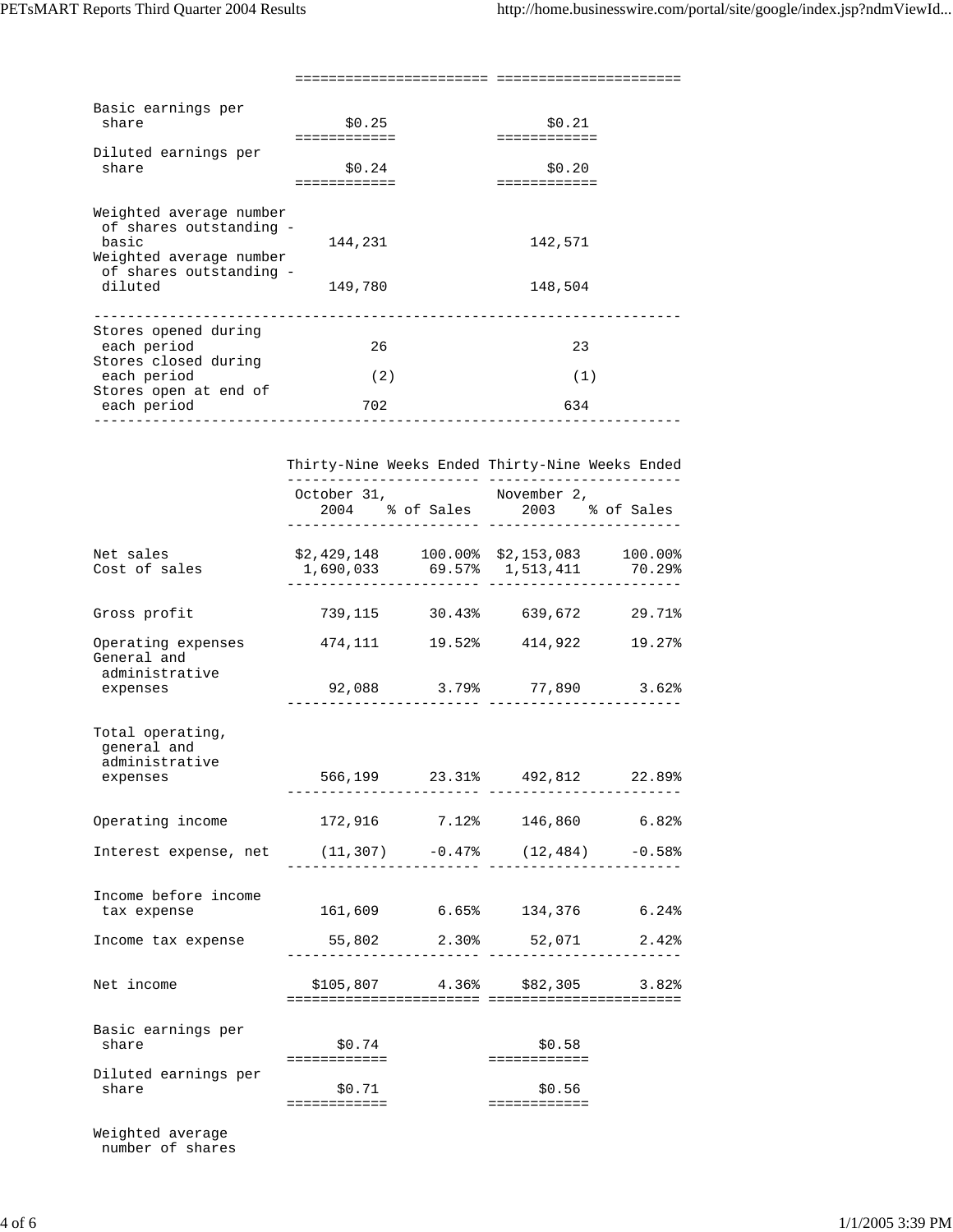| outstanding - basic<br>Weighted average<br>number of shares | 143,642 | 141,327 |  |
|-------------------------------------------------------------|---------|---------|--|
| outstanding - diluted                                       | 149,583 | 146,797 |  |
| Stores opened during                                        |         |         |  |
| each period                                                 | 68      | 58      |  |
| Stores closed during                                        |         |         |  |
| each period                                                 | (9)     | (7)     |  |
| Stores open at end of<br>each period                        | 702     | 634     |  |
|                                                             |         |         |  |

## PETsMART, Inc. and Subsidiaries CONDENSED CONSOLIDATED STATEMENTS OF CASH FLOWS (In thousands) (Unaudited)

|                                                                                                                                   | Thirty-Nine Weeks Ended<br>------------------------- |                                                                                                                                                                                                             |  |
|-----------------------------------------------------------------------------------------------------------------------------------|------------------------------------------------------|-------------------------------------------------------------------------------------------------------------------------------------------------------------------------------------------------------------|--|
|                                                                                                                                   |                                                      | October 31, November 2,<br>2004 2003                                                                                                                                                                        |  |
|                                                                                                                                   |                                                      | ____________________________                                                                                                                                                                                |  |
| CASH FLOWS FROM OPERATING ACTIVITIES:                                                                                             |                                                      |                                                                                                                                                                                                             |  |
| Net income<br>Depreciation and amortization<br>Loss on disposal of property and                                                   |                                                      | \$105,807 \$82,305<br>79,097 69,429                                                                                                                                                                         |  |
| equipment<br>Deferred income taxes<br>Capital assets received through vendor                                                      | 4,492<br>(4, 509)                                    | 3,069<br>2,230                                                                                                                                                                                              |  |
| settlement<br>Tax benefit from exercise of stock                                                                                  |                                                      | (1, 288)                                                                                                                                                                                                    |  |
| options<br>Changes in assets and liabilities, net                                                                                 | 22,100                                               | 14,667<br>$(61, 732)$ $(78, 933)$<br>.                                                                                                                                                                      |  |
| Net cash provided by operating activities                                                                                         |                                                      | 145,255 91,479                                                                                                                                                                                              |  |
| CASH FLOWS FROM INVESTING ACTIVITIES:                                                                                             |                                                      |                                                                                                                                                                                                             |  |
| Purchases of property and equipment<br>Investment in equity and cost holdings<br>Proceeds from sale of property                   | (773)<br>441                                         | $(104, 331)$ $(134, 207)$<br>$\mathcal{L}^{\mathcal{L}}(\mathcal{L}^{\mathcal{L}}(\mathcal{L}^{\mathcal{L}}))$ and $\mathcal{L}^{\mathcal{L}}(\mathcal{L}^{\mathcal{L}}(\mathcal{L}^{\mathcal{L}}))$<br>280 |  |
| Net cash used in investing activities                                                                                             |                                                      | $(104, 663)$ $(133, 927)$                                                                                                                                                                                   |  |
| CASH FLOWS FROM FINANCING ACTIVITIES:                                                                                             |                                                      |                                                                                                                                                                                                             |  |
| Proceeds from issuance of common stock 30,538 29,219<br>Purchases of treasury stock<br>Payments on capital leases, change in bank |                                                      | $(48, 501)$ $(12, 375)$                                                                                                                                                                                     |  |
| overdraft balance and other<br>Cash dividends paid to stockholders                                                                | (11, 540)<br>. _ _ _ _ _ _ _ _ _ _ .                 | 3,389 5,860                                                                                                                                                                                                 |  |
| Net cash (used in) provided by financing<br>activities                                                                            |                                                      | $(26, 114)$ 22,704                                                                                                                                                                                          |  |
| EFFECT OF EXCHANGE RATES ON CASH                                                                                                  | 4,194                                                | 157                                                                                                                                                                                                         |  |
| INCREASE (DECREASE) IN CASH AND CASH<br>EOUIVALENTS                                                                               | 18,672                                               | (19, 587)                                                                                                                                                                                                   |  |
| CASH AND CASH EQUIVALENTS AT BEGINNING OF<br>PERIOD                                                                               |                                                      | 327,810 253,936                                                                                                                                                                                             |  |
|                                                                                                                                   |                                                      |                                                                                                                                                                                                             |  |